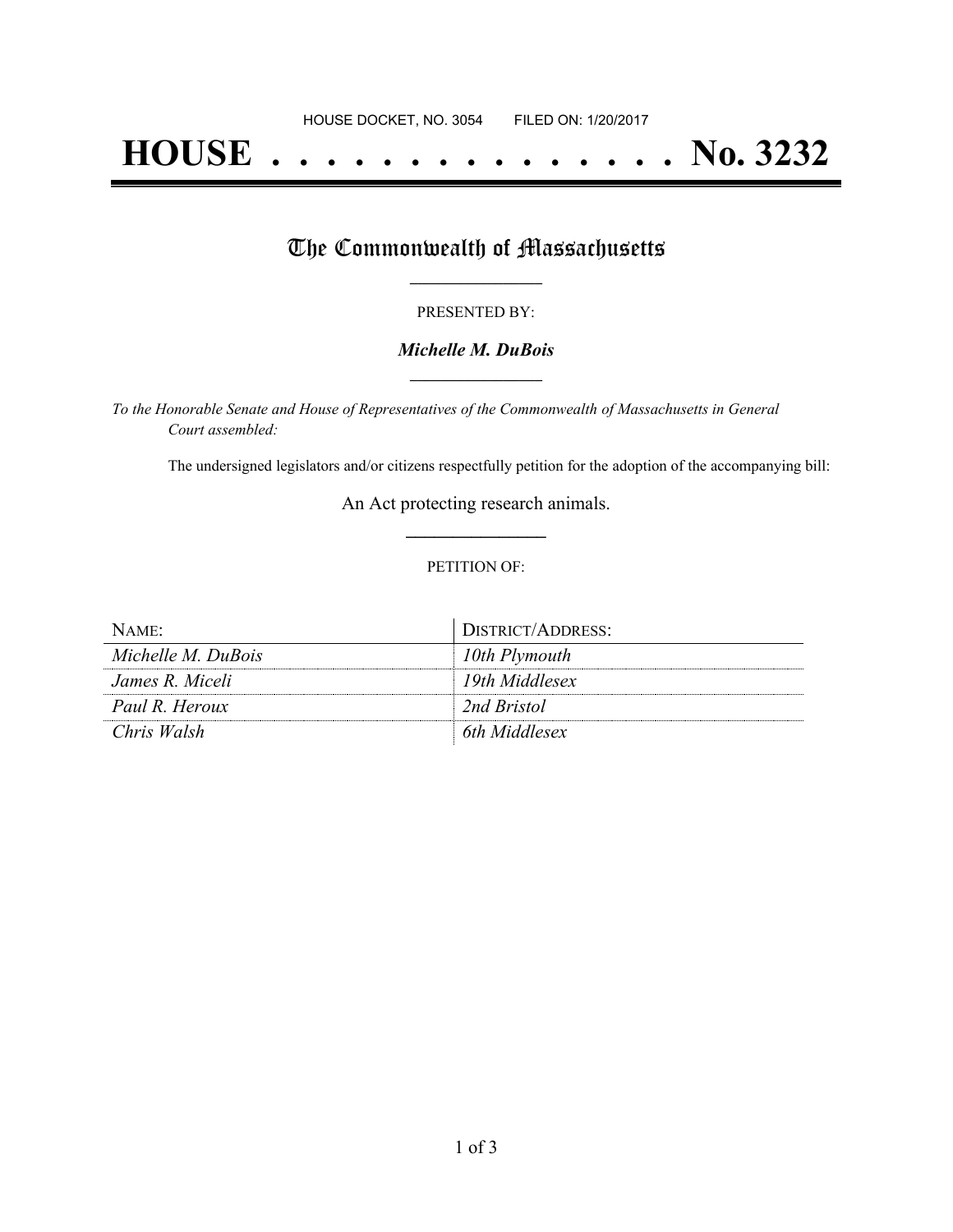## **HOUSE . . . . . . . . . . . . . . . No. 3232**

By Ms. DuBois of Brockton, a petition (accompanied by bill, House, No. 3232) of Michelle M. DuBois and others relative to the adoption of certain research animals. Public Health.

### The Commonwealth of Massachusetts

**In the One Hundred and Ninetieth General Court (2017-2018) \_\_\_\_\_\_\_\_\_\_\_\_\_\_\_**

**\_\_\_\_\_\_\_\_\_\_\_\_\_\_\_**

An Act protecting research animals.

Be it enacted by the Senate and House of Representatives in General Court assembled, and by the authority *of the same, as follows:*

| 1              | SECTION 1. Chapter 140 of the General Laws is hereby amended by inserting after                      |
|----------------|------------------------------------------------------------------------------------------------------|
| 2              | Section 174D, the following new section:-                                                            |
| 3              | Section 174D1/2. Responsibilities of research institutions; adoption of certain dogs and             |
| 4              | cats                                                                                                 |
| 5              | (a) Except as otherwise provided in subsection (b), a research institution or product                |
| 6              | testing facility that intends to euthanize or destroy a dog or cat for any purpose other than        |
| $\overline{7}$ | scientific, medical or educational research shall, before euthanizing or destroying the dog or cat,  |
| 8              | offer the dog or cat to an animal shelter or rescue organization for adoption. A research            |
| 9              | institution or product testing facility may enter into a collaborative agreement with an animal      |
| 10             | shelter or rescue organization for the purpose of carrying out the provisions of this subsection.    |
| 11             | (b) A research institution or product testing facility is not required to offer a dog or cat to      |
| 12             | an animal shelter or rescue organization pursuant to subsection (a) if the dog or cat: (1) manifests |